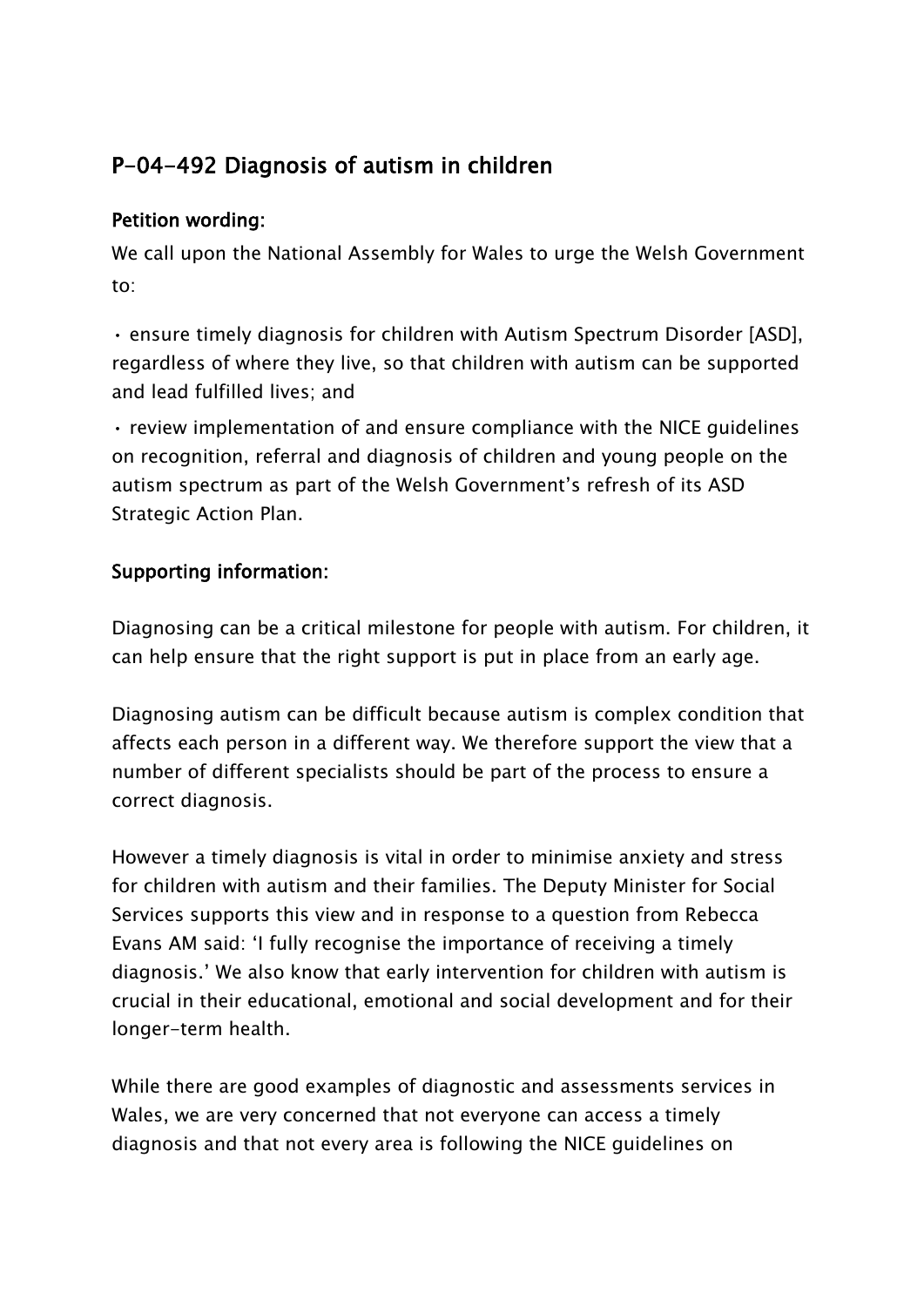recognition, referral and diagnosis of children and young people on the autism spectrum.

Our experience in Pembrokeshire has been particularly difficult, with some members of the branch waiting up to seven years for a diagnostic assessment. This lengthy wait for diagnosis is having a huge impact on families across Pembrokeshire.

We have tried on several occasions to engage with Hywel Dda Local Health Board. We have also met with local AMs Paul Davies and Angela Burns outlining our concerns. Paul Davies has written to Hywel Dda Health Board urging them to meet with the branch. We are still waiting for the Health Board to act on that request.

One of the branch members has 'waited over six years for my one son to get a diagnosis. Now I'm waiting for the other it's been about two years and it fills me with dread.'

We want to ensure timely diagnosis for all children with an Autism Spectrum Disorder across Wales so that they can be supported appropriately to lead fulfilled lives.

## About autism

Autism is a lifelong developmental disability that affects the way a person communicates with, and relates to, other people. It also affects how they make sense of the world around them. It is a spectrum condition, which means that, while all people with autism share three main areas of difficulty, their condition will affect them in different ways. The three main areas of difficulty are:

- Difficulty with social interaction. This includes recognising and understanding other people's feelings and managing their own. Not understanding how to interact with other people can make it hard to form friendships;
- Difficulty with social communication. This includes using and understanding verbal and non-verbal language, such as gestures, facial expressions and tone of voice; and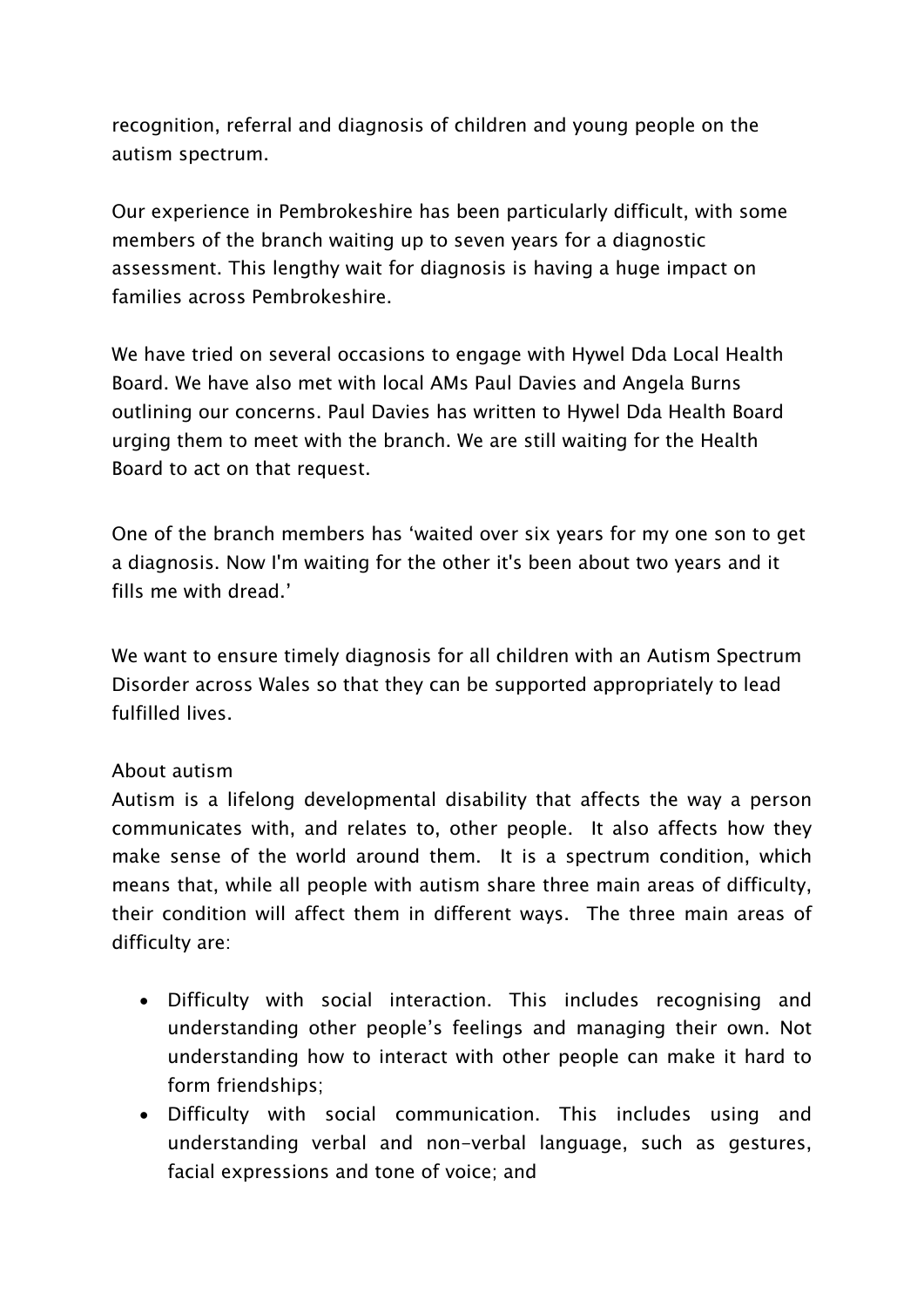Difficulty with social imagination. This includes the ability to understand and predict other people's intentions and behaviour and to imagine situations outside of their own routine. This can be accompanied by a narrow repetitive range of activities.

Some people with autism are able to live relatively independent lives but others may need a lifetime of specialist support. People with autism may also experience some form of sensory sensitivity or under-sensitivity, for example to sounds touch, tastes, smells, light or colours. Asperger syndrome is a form of autism.

Research has shown that 1 in 100 people have autism. By applying the 1 in 100 figure we estimate that over 30,000 people in Wales have autism. Together with their families, they make up over 100,000 people whose lives are touched by autism every single day.

About the NAS and Pembrokeshire Branch

The National Autistic Society Cymru [NAS Cymru] is Wales' only member-led charity for people affected by autism. The National Autistic Society was founded in 1962 by a group of parents who were passionate about ensuring a better future for their children. In Wales, since 1994, we have been providing local support, services and actively campaigning so that people with autism get to lead the life they choose.

NAS Cymru believes that the right support at the right time makes an enormous difference to the lives of those affected by autism and we are committed to ensuring that their voices are heard.

Across Wales we have over 900 members and 11 local branches including the one in Pembrokeshire. Launched on the 1st April 2011, the branch is for parents of children with autism to provide a network of support for people connected through autism living in Pembrokeshire and surrounding areas. The branch meets on a regular basis holding formal and informal events, as well as campaigning and fundraising locally.